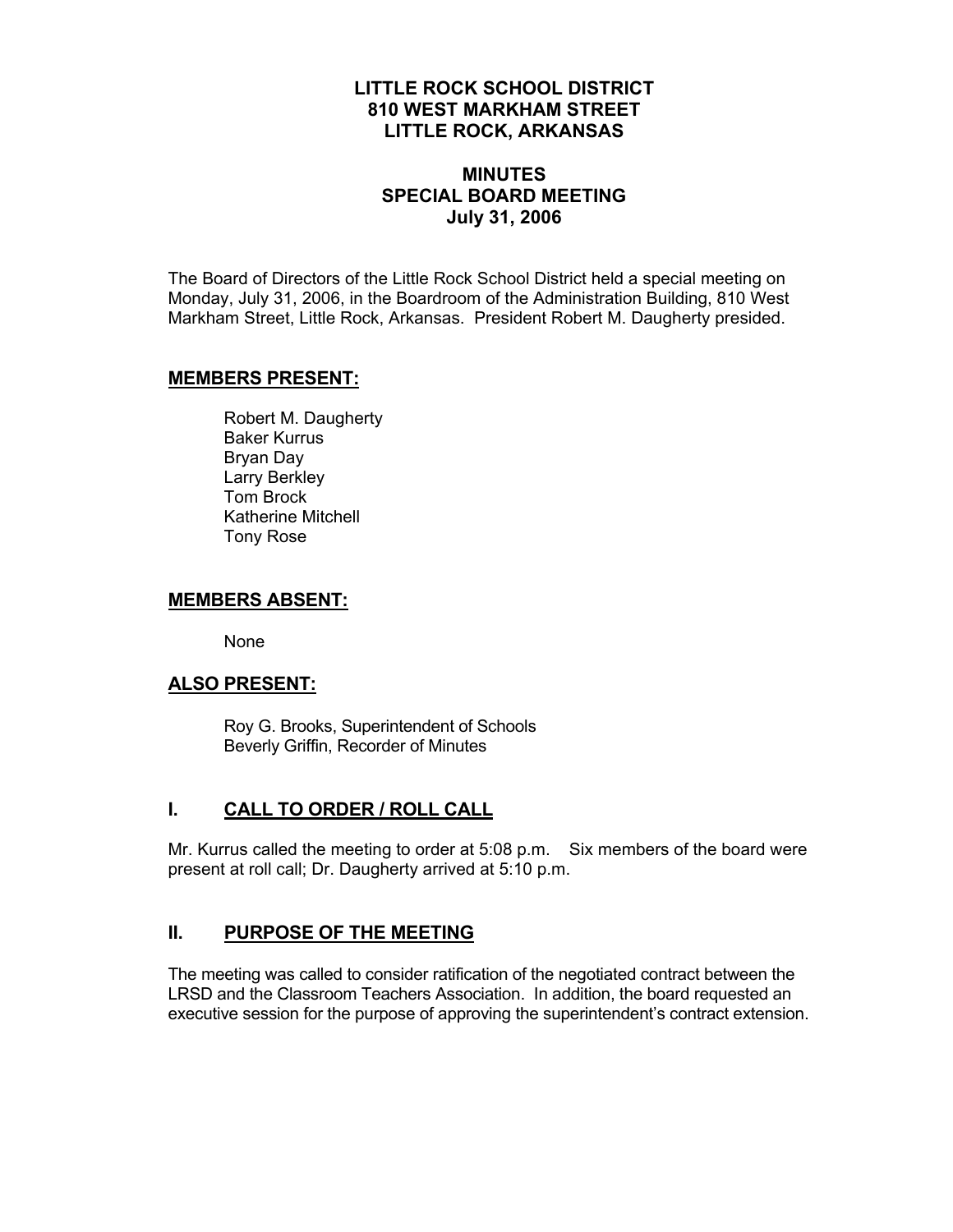# **III. ACTION AGENDA**

### **A. Agreement Between LRSD and LR CTA**

David Hartz presented a PowerPoint summary regarding the proposed agreement between the district and the Classroom Teachers' Association.

Mr. Hartz responded to questions from the board, including concerns regarding the elimination of the attendance incentive pay plan. Mr. Berkley and Mr. Rose suggested that compensation for those who are in the classroom every day was a warranted incentive.

Mr. Kurrus moved to approve the contract presented; Mr. Rose seconded the motion.

Prior to the vote, Board members repeated previous concerns regarding the length of the contract (90+ pages) and components of the contract that are contained in state law. They asked that the next three years be used to review the contract and to remove the redundancies. Mr. Brock suggested that a subcommittee begin working immediately to simplify the contract to make it pertinent to current school operational processes.

Mr. Kurrus asked that steps be taken to reduce the level of mistrust which exists between the union membership and the district's administration. He stated that he was voting for the contract, but that it was wrong to continue to operate under an agreement that puts teachers and board members or teachers and school administrators on opposing sides. He noted that all parties should be putting the best interest of the students at the center of every discussion and every agreement.

Dr. Mitchell stated that she understood the teachers' viewpoint and that she agreed with the importance of all employees having a level of protection to guarantee due process. She stated that the teachers were entitled to representation, and that the contract provides guidelines for grievances and for dealing with disputes.

Mr. Berkley asked for the Superintendent's assurance that the contract would not continue to provide a barrier between teachers and building principals or district administrators. He noted that the board's expectation was that a vote in favor of the contract would allow for operations that would "do what is right for children."

The motion was **unanimously approved**.

#### **B. Executive Session – Approval of Superintendent's Contract Extension**

Mr. Kurrus moved to convene an executive session for the purpose of discussing a personnel matter. Mr. Brock seconded the motion and it **carried unanimously**.

The board returned from executive session at 6:14 p.m. and reported that no action was taken.